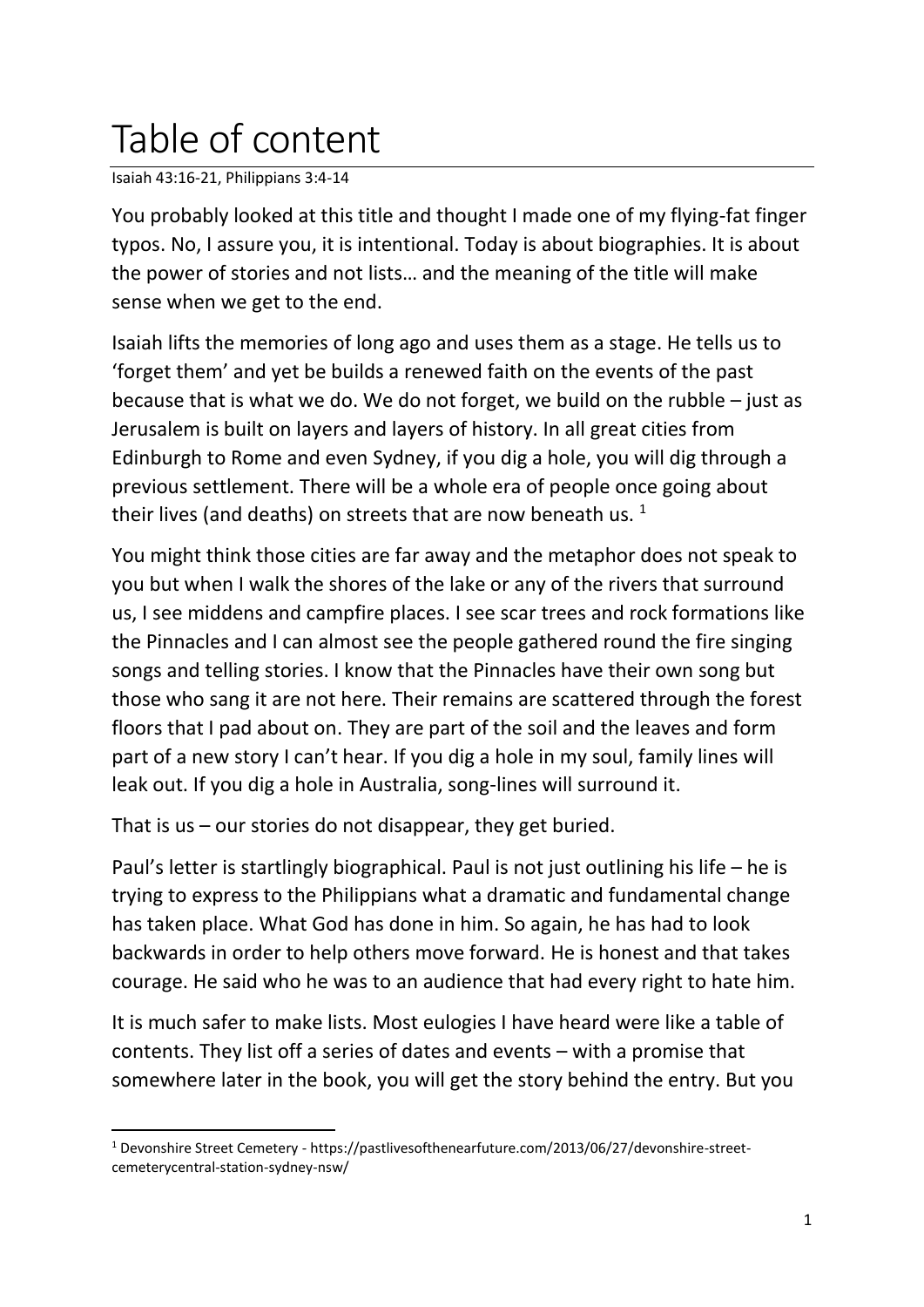don't. mostly they are just lists – and that is how we sanitise and disguise our stories.

If I told you that from 1956-1962, I attended Satchel Ford Elementary School, it doesn't tell you how much the 600+ students loved Mrs Hampton, the Principle. And how on rainy days when we had to stay inside, she would play the piano. A list doesn't tell us how the smell of rain and wet clothes and that particular smell of auditorium-dusty, wooden floors could feel so safe in a time when nuclear drills were as routine as fire drills in an uncertain world.

It doesn't tell you that I later learned principals were supposed to be feared not loved. It doesn't tell you how beautiful Mrs Anderson changed the librarian stereotype from prudish matron to glamorous queen – and I wanted to be just like her. $2$ 

Lists are armour – promises unkept; catalogues of potential.

When people read a biography, they want to know the person better. They don't care what they ate for breakfast so much as how the person cared about the non-event.

The family did not want eulogy at the recent graveside service. All they wanted was for people to tell how this loving person touched their lives. They asked for stories and it was beautiful. Yes, this man had had a remarkable career but like Paul, it was nothing compared to how he loved and what a friend he was to many.

There are two things at play here. One is owning our stories honestly because they make us who we are and we can influence others by the power of our transformation. We don't just pop out from behind a curtain fully formed. We are the product of the lives we have lived. And the  $2<sup>nd</sup>$  is recognising the stories and calling them out from behind the lists of things we do.

That's what Rev Andrew Smith was calling for in the mission planning Presbytery Meeting. He wasn't looking for a list of what churches do in communities – he was looking for the stories that come out of what we do intentionally or accidently.

Once upon a time there was an op shop manager bemoaning that she went to work unwell and couldn't do much, so all she did was listen to a woman

<sup>2</sup> Gosh! You could be smart and beautiful!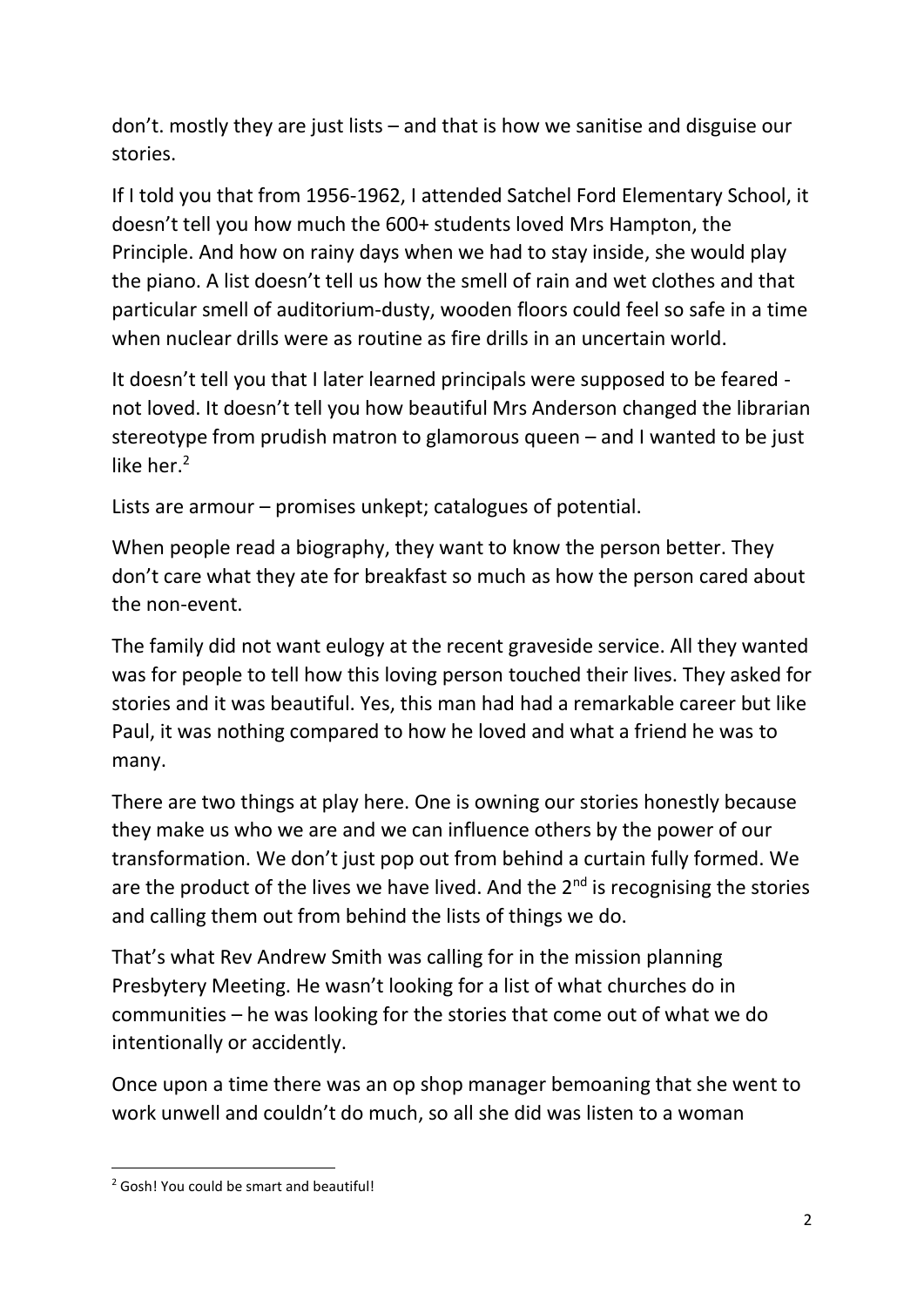struggling and sorting out life's difficult problems. *That* is the story. That is what we are there for…oh, and we also sell stuff.

Nadia Boltz Webber tells this story….

…I was in the vestry of a Lutheran church in Wales, Wisconsin with half a dozen other clergy preparing ourselves for an ordination, I introduced myself to another pastor. She shakes my hand and says, "we've met – but I do not expect you to remember. I've waited 7 years to be able to tell you this: You shared your chicken with me that night and you have no idea what it meant."

Not what I was expecting her to say.

She went on to tell me how that night, she was at a real low point in the middle of a very painful divorce. We were in the green room and she was supposed to introduce me and she was exhausted and hadn't eaten all day. Apparently, I looked up from my huge chicken dinner and was like, "I'm never gonna eat all of this, please help me out here" and it nearly made her cry.

I have literally no memory of this, but even if I did, I could never have known what it meant to her.

The fact is, had I been *trying* to be an angel to her, had my ego been involved in some charitable scheme to "do good", I surely would have fumbled. But as it was, I just got to unknowingly be the one who said the thing and did the thing at a time when God needed God's child to be cared for in a particular way. I'm certain at the time, I just had more fried chicken than I needed.

Truth is, we have no idea what we are doing but if we go through life intentionally open then good things happen …AND if we are able to see God's stories as they unfold around us, we are able to magnify the moment and His significance 1000-fold. It is the story that has the enduring power of the experience.

These are God moments rather than 'mission'. They might be the result of mission but mission is just an item on our church table of contents – *unless* we are aware of the God moments.

Did I tell you about the time I walked into the wrong room in the hospital and a homeless young man lifted his arms like a toddler and I enfolded him like any